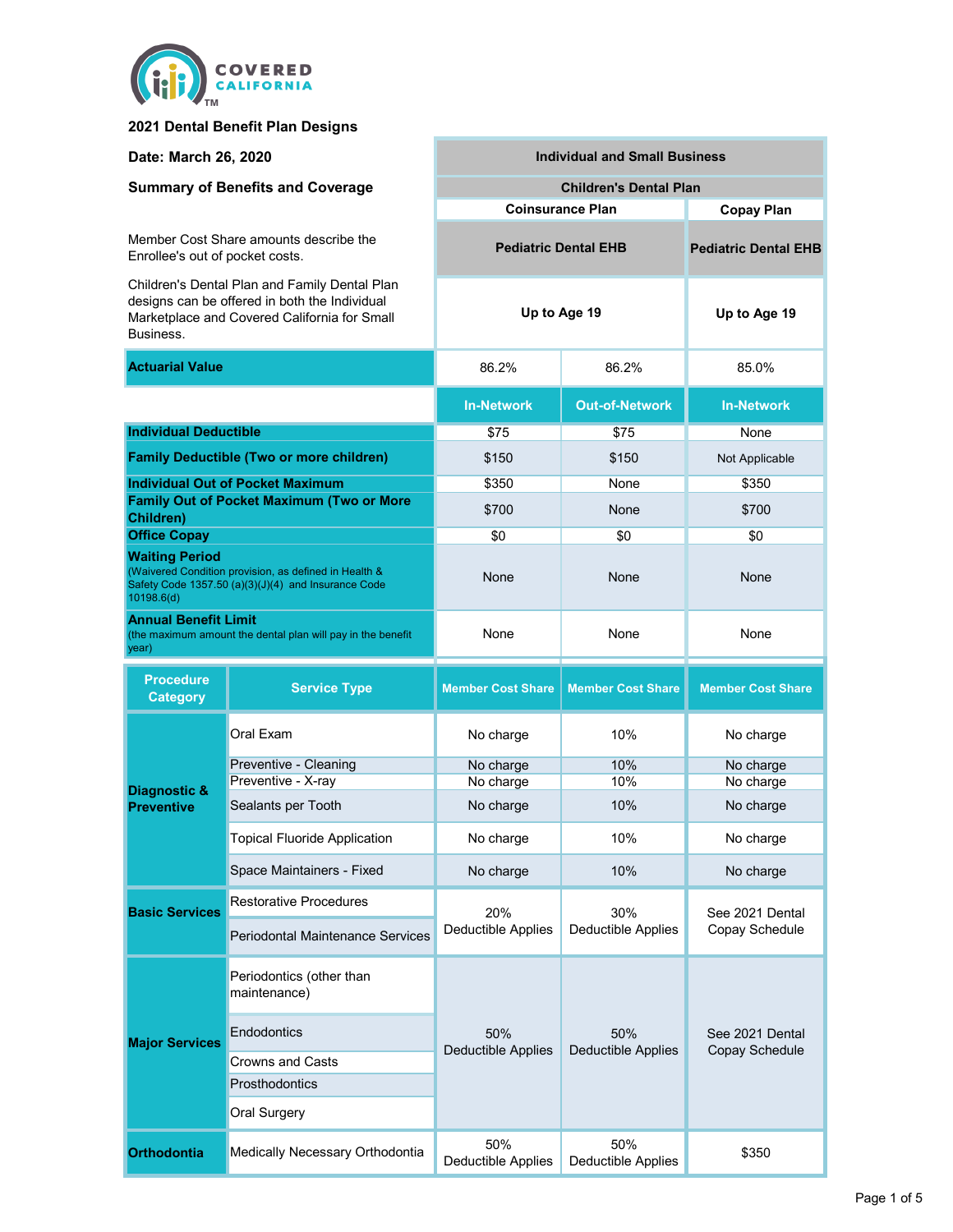

#### **2021 Dental Benefit Plan Designs**

**Date: March 26, 2020**

#### **Summary of Benefits and Coverage**

Member Cost Share amounts describe the Enrollee's out of pocket costs.

Children's Dental Plan and Family Dental Plan designs can be offered in both the Individual<br>Marketplace and Covered Colifornia for Small Marketplace and Covered California for Small Business.

Sealants per Tooth

Preventive - X-ray

Preventive - Cleaning

**Orthodontia** Medically Necessary Orthodontia

Oral Surgery

**Endodontics** 

maintenance)

**Basic Services**

**Major Services** 

**Diagnostic & Preventive**

**Prosthodontics** 

Crowns and Casts

Topical Fluoride Application

Space Maintainers - Fixed

Restorative Procedures

Periodontal Maintenance Services

Periodontics (other than

| Marketplace and Covered California for Small<br>Business.                                                                                           |                     |                          |                          |                                                                        |                                                                        |
|-----------------------------------------------------------------------------------------------------------------------------------------------------|---------------------|--------------------------|--------------------------|------------------------------------------------------------------------|------------------------------------------------------------------------|
| <b>Actuarial Value</b>                                                                                                                              |                     | 86.2%                    | 86.2%                    | Not Calculated                                                         | Not Calculated                                                         |
|                                                                                                                                                     |                     | <b>In-Network</b>        | <b>Out-of-Network</b>    | <b>In-Network</b>                                                      | <b>Out-of-Network</b>                                                  |
| <b>Individual Deductible</b>                                                                                                                        |                     | \$75                     | \$75                     | \$50                                                                   | \$50                                                                   |
| <b>Family Deductible (Two or more children)</b>                                                                                                     |                     | \$150                    | \$150                    | Not Applicable                                                         | Not Applicable                                                         |
| <b>Individual Out of Pocket Maximum</b>                                                                                                             |                     | \$350                    | None                     | Not Applicable                                                         | Not Applicable                                                         |
| <b>Family Out of Pocket Maximum (Two or More</b><br>Children)                                                                                       |                     | \$700                    | None                     | Not Applicable                                                         | Not Applicable                                                         |
| <b>Office Copay</b>                                                                                                                                 |                     | \$0                      | \$0                      | \$0                                                                    | \$0                                                                    |
| <b>Waiting Period</b><br>(Waivered Condition provision, as defined in Health &<br>Safety Code 1357.50 (a)(3)(J)(4) and Insurance Code<br>10198.6(d) |                     | None                     | None                     | 6 months for Major<br>Services, Waived with<br>Proof of Prior Coverage | 6 months for Major<br>Services, Waived with<br>Proof of Prior Coverage |
| <b>Annual Benefit Limit</b><br>(the maximum amount the dental plan will pay in the benefit<br>year)                                                 |                     | None                     | None                     | \$1,500                                                                |                                                                        |
| <b>Procedure</b><br>Category                                                                                                                        | <b>Service Type</b> | <b>Member Cost Share</b> | <b>Member Cost Share</b> | <b>Member Cost Share</b>                                               | <b>Member Cost Share</b>                                               |
|                                                                                                                                                     | Oral Exam           | No charge                | 10%                      | No Charge                                                              | 10%                                                                    |

**Pediatric Dental EHB**

50% Deductible Applies

50% Deductible Applies

20% Deductible Applies

No charge 10% No Charge 10% No Charge 10% No Charge 10% No Charge 10%

**Individual and Small Business**

**Coinsurance Plan**

**Up to Age 19 Age 19 and Older**

**Family Dental Plan**

No charge 10% No Charge No charge 10% No Charge if

No charge 10% No Charge if

No charge 10% No Charge 2001

30% Deductible Applies

50%

50% Deductible Applies

Deductible Applies Not Covered Not Covered

20% Deductible Applies

50% Deductible Applies 10% if Covered

10% if Covered

30% Deductible Applies

50% Deductible Applies

No Charge in 10% if Covered<br>
No Charge if 10% if Covered

**Adult Dental**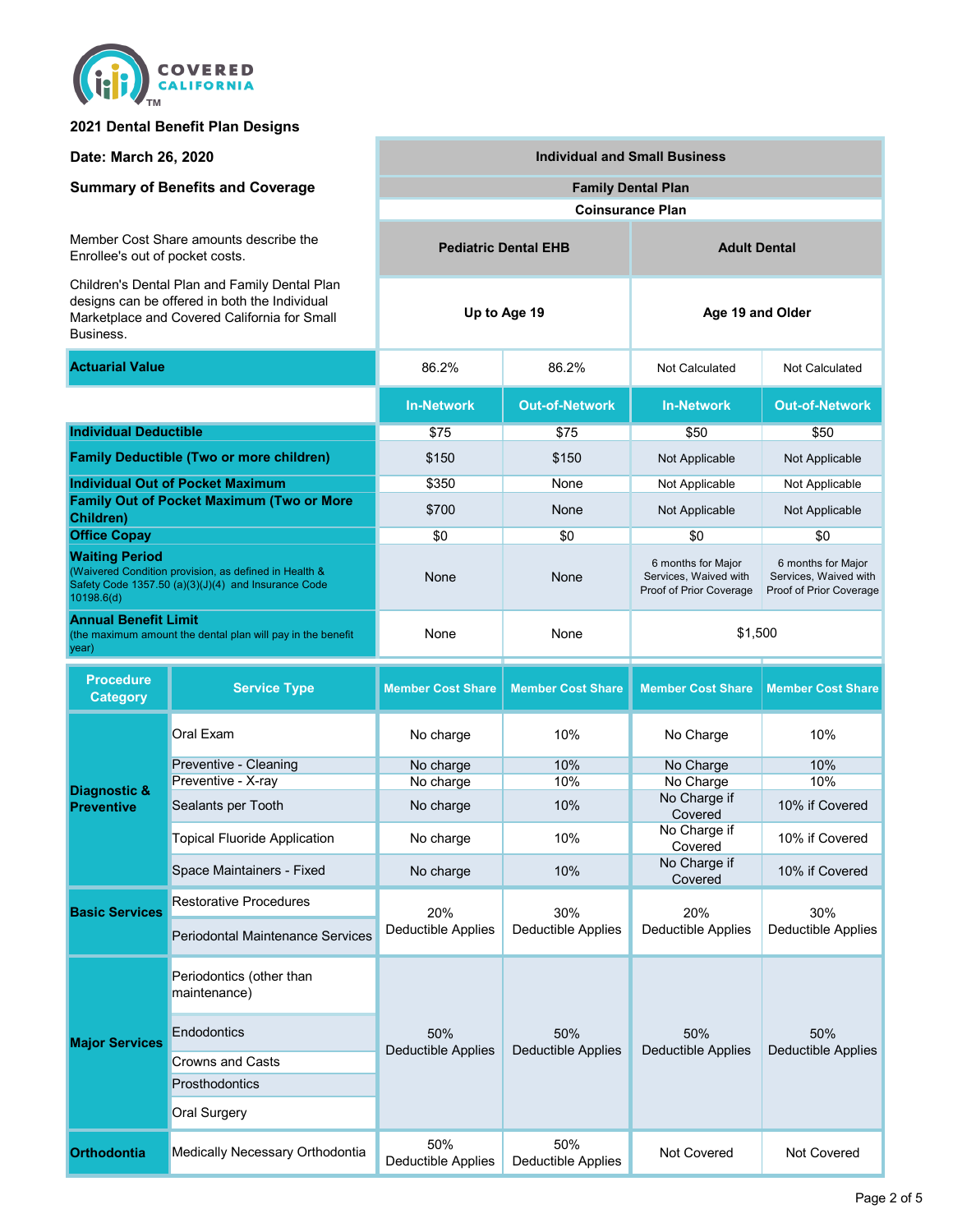

### **2021 Dental Benefit Plan Designs**

| Date: March 26, 2020                                                                                                                                        |                                                 | <b>Individual and Small Business</b>  |                                   |  |  |
|-------------------------------------------------------------------------------------------------------------------------------------------------------------|-------------------------------------------------|---------------------------------------|-----------------------------------|--|--|
| <b>Summary of Benefits and Coverage</b>                                                                                                                     |                                                 | <b>Family Dental Plan</b>             |                                   |  |  |
|                                                                                                                                                             |                                                 | <b>Copay Plan</b>                     |                                   |  |  |
| Member Cost Share amounts describe the<br>Enrollee's out of pocket costs.                                                                                   |                                                 | <b>Pediatric Dental</b><br><b>EHB</b> | <b>Adult Dental</b>               |  |  |
| Children's Dental Plan and Family Dental Plan<br>designs can be offered in both the Individual<br>Marketplace and Covered California for Small<br>Business. |                                                 | Up to Age 19                          | Age 19 and Older                  |  |  |
| <b>Actuarial Value</b>                                                                                                                                      |                                                 | 85.0%                                 | Not Calculated                    |  |  |
|                                                                                                                                                             |                                                 | <b>In-Network</b>                     | <b>In-Network</b>                 |  |  |
| <b>Individual Deductible</b>                                                                                                                                |                                                 | None                                  | None                              |  |  |
|                                                                                                                                                             | <b>Family Deductible (Two or more children)</b> | Not applicable                        | Not Applicable                    |  |  |
|                                                                                                                                                             | <b>Individual Out of Pocket Maximum</b>         | \$350                                 | Not Applicable                    |  |  |
| <b>Family Out of Pocket Maximum (Two or More</b><br><b>Children)</b>                                                                                        |                                                 | \$700                                 | Not Applicable                    |  |  |
| <b>Office Copay</b>                                                                                                                                         |                                                 | \$0                                   | \$0                               |  |  |
| <b>Waiting Period</b><br>(Waivered Condition provision, as defined in Health &<br>Safety Code 1357.50 (a)(3)(J)(4) and Insurance Code<br>10198.6(d)         |                                                 | None                                  | None                              |  |  |
| <b>Annual Benefit Limit</b><br>(the maximum amount the dental plan will pay in the benefit<br>year)                                                         |                                                 | None                                  | None                              |  |  |
| <b>Procedure</b><br><b>Category</b>                                                                                                                         | <b>Service Type</b>                             | <b>Member Cost Share</b>              | <b>Member Cost Share</b>          |  |  |
|                                                                                                                                                             | Oral Exam                                       | No charge                             | No Charge                         |  |  |
|                                                                                                                                                             | Preventive - Cleaning                           | No charge                             | No Charge                         |  |  |
| Diagnostic &                                                                                                                                                | Preventive - X-ray                              | No charge                             | No Charge                         |  |  |
| <b>Preventive</b>                                                                                                                                           | Sealants per Tooth                              | No charge                             | No Charge if Covered              |  |  |
|                                                                                                                                                             | <b>Topical Fluoride Application</b>             | No charge                             | No Charge if Covered              |  |  |
|                                                                                                                                                             | Space Maintainers - Fixed                       | No charge                             | No Charge if Covered              |  |  |
| <b>Basic Services</b>                                                                                                                                       | <b>Restorative Procedures</b>                   | See 2021 Dental                       | See 2021 Dental<br>Copay Schedule |  |  |
|                                                                                                                                                             | <b>Periodontal Maintenance Services</b>         | Copay Schedule                        |                                   |  |  |
|                                                                                                                                                             | Periodontics (other than<br>maintenance)        |                                       |                                   |  |  |
| <b>Major Services</b>                                                                                                                                       | Endodontics                                     | See 2021 Dental                       | See 2021 Dental                   |  |  |
|                                                                                                                                                             | Crowns and Casts                                | Copay Schedule                        | Copay Schedule                    |  |  |
|                                                                                                                                                             | <b>Prosthodontics</b>                           |                                       |                                   |  |  |
|                                                                                                                                                             | Oral Surgery                                    |                                       |                                   |  |  |

**Orthodontia** Medically Necessary Orthodontia

\$350 Not Covered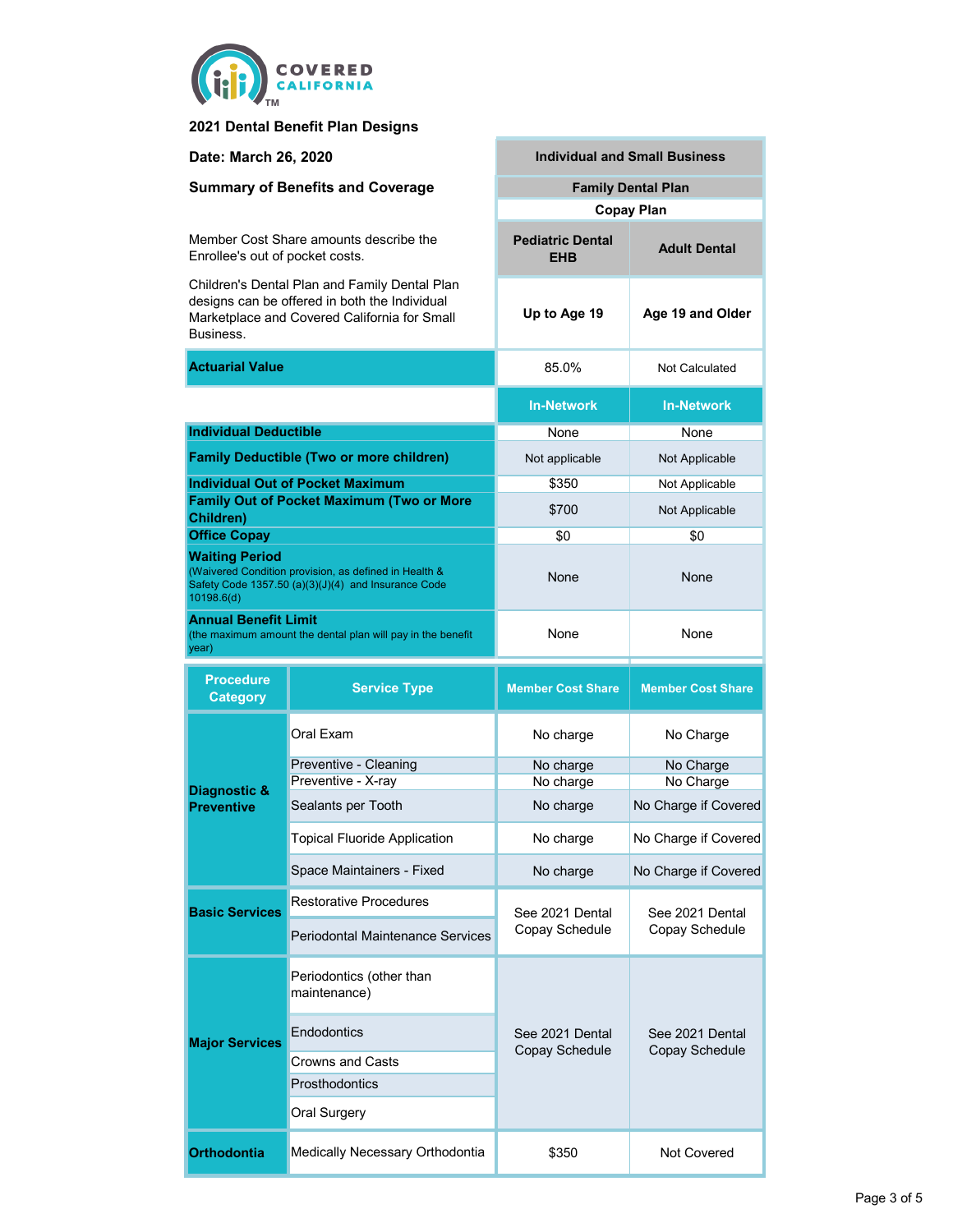# **Endnotes to 2021 Dental Standard Benefit Plan Designs**

The plans shall use either the 2020 CDT codes as they appear in this Standard Benefit Design, or the updated 2021 CDT codes at their discretion. Covered California understands that plans may want to use the updated 2021 CDT codes, to the extent that these codes do not diminish the benefits required in the Benchmark Plan. Covered California requests that the plan remain consistent in their use of one of the years CDT codes within a benefit design.

### **Pediatric Dental EHB Notes (only applicable to the pediatric portion of the Children's Dental Plan, Family Dental Plan)**

- 1) In a coinsurance plan, each child is responsible for the individual deductible unless the family deductible has been met. Once a child's individual deductible or the family deductible is reached, cost sharing applies until the child's out-of-pocket maximum is reached.
- 2) Deductible is waived for Diagnostic and Preventive Services.
- 3) Cost sharing payments made by each individual child for in-network covered services accrue to the child's out-of-pocket maximum. Once the child's individual out-of-pocket maximum has been reached, the plan pays all costs for covered services for that child.
- 4) In a plan with two or more children, cost sharing payments made by each individual child for in-network services contribute to the family in-network deductible, if applicable, as well as the family out-of-pocket maximum.
- 5) In a plan with two or more children, cost sharing payments made by each individual child for out-of-network covered services contribute to the family out-of-network deductible, if applicable, and do not accumulate to the family out-of-pocket maximum.
- 6) Administration of these plan designs must comply with requirements of the pediatric dental EHB benchmark plan, including coverage of services in circumstances of medical necessity as defined in the Early Periodic Screening, Diagnosis and Treatment (EPSDT) benefit.
- 7) Member cost share for Medically Necessary Orthodontia services applies to course of treatment, not individual benefit years within a multi-year course of treatment. This member cost share applies to the course of treatment as long as the member remains enrolled in the plan.